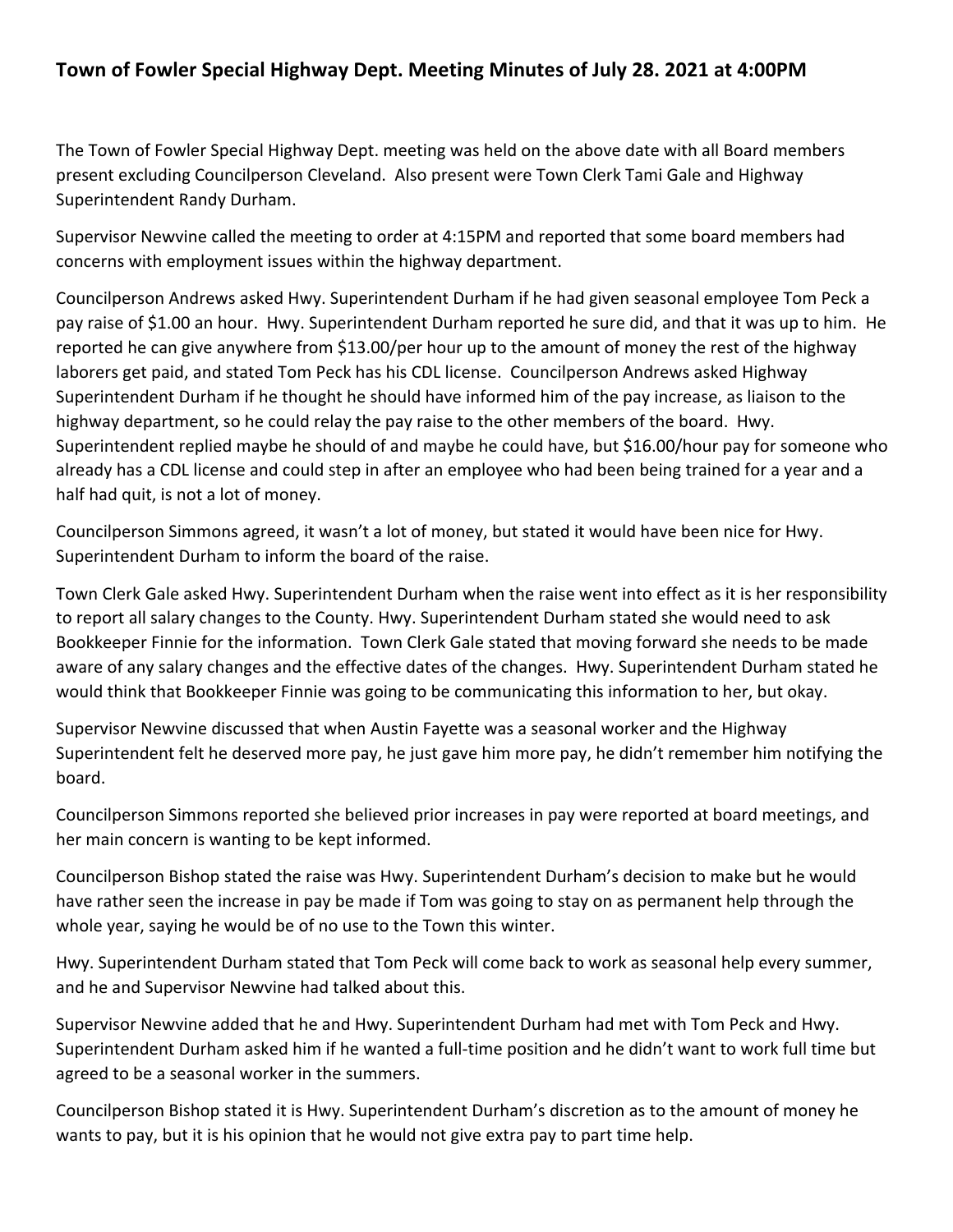Councilperson Andrews stated that when people come and ask him questions concerning the highway department, and he isn't informed, the next question he gets is why don't you know, and he would like a little more heads up.

Councilperson Andrews stated he agrees with Councilperson Bishop that he would not give extra pay to seasonal help.

Councilperson Simmons stated he knew when he was hired that he was only going to make \$15.00/hour.

Supervisor Newvine stated the head lifeguard is paid \$15.00/hour and the lifeguards are paid \$14.00/hour, and they are summer help.

Hwy. Superintendent Durham stated that we are talking about a guy that has a skill that we require. He stated when he first was hired, he was only going to be a flagger, until someone quit in the highway department with really no notice, and he picked up the slack and that is worth something.

Councilperson Simmons agreed that was true.

Councilperson Bishop expressed safety concerns and the lack of safety signs in the work zones during recent road work. Hwy. Superintendent Durham stated they should have put the safety signs up when they moved onto that road, and he was probably right. He stated he is up with the hot mix, guiding the trucks, making sure the shoulders are going on correctly, and that is where he feels he should be. He stated he has a Deputy Hwy. Superintendent in the back to make sure the safety signs are being moved. Councilperson Bishop agreed.

Supervisor Newvine suggested Hwy. Superintendent Durham could designate someone to be in charge of sign safety as he has so many things to do during the process.

Councilperson Bishop suggested they could also place orange cones in the middle of the roads to make traffic slow down.

Councilperson Bishop asked Hwy. Superintendent Durham if it was one of his helpers who are paid by the County, that was flagging on the day being discussed. Hwy. Superintendent Durham reported it was, and he has 2 helpers that are paid by the County. They can remain with the hwy. department for up to 2 years. Supervisor Newvine asked Hwy. Superintendent Durham to provide Town Clerk Gale with the names and contact information for the 2 helpers to have on file in the event of an emergency. Hwy. Superintendent Durham stated he would get the information to the Town Clerk.

Supervisor Newvine asked Hwy. Superintendent Durham if the road shoulders were all done. Hwy. Superintendent Durham reported they were not finished yet.

Councilperson Bishop stated the road shoulders that have been put on so far look good.

Supervisor Newvine asked if the road crack sealing had been completed. Hwy. Superintendent Durham reported they still needed to come back to finish crack sealing on the California Road. He reported the board had authorized him to spend \$5,000 more on road crack sealing and they will move onto the Sullivan Road if there is any material left after the California Road is finished.

Supervisor Newvine asked Hwy. Superintendent Durham how he determined the roads he wants to crack seal. Hwy. Superintendent Durham stated the newer roads are cracking, and it is hard to determine because you can't do them all. He reported there were some major cracks in the Doane Road so he figured that should get done, and from the Hull Road to the California Road, you might as well do, because we are right there.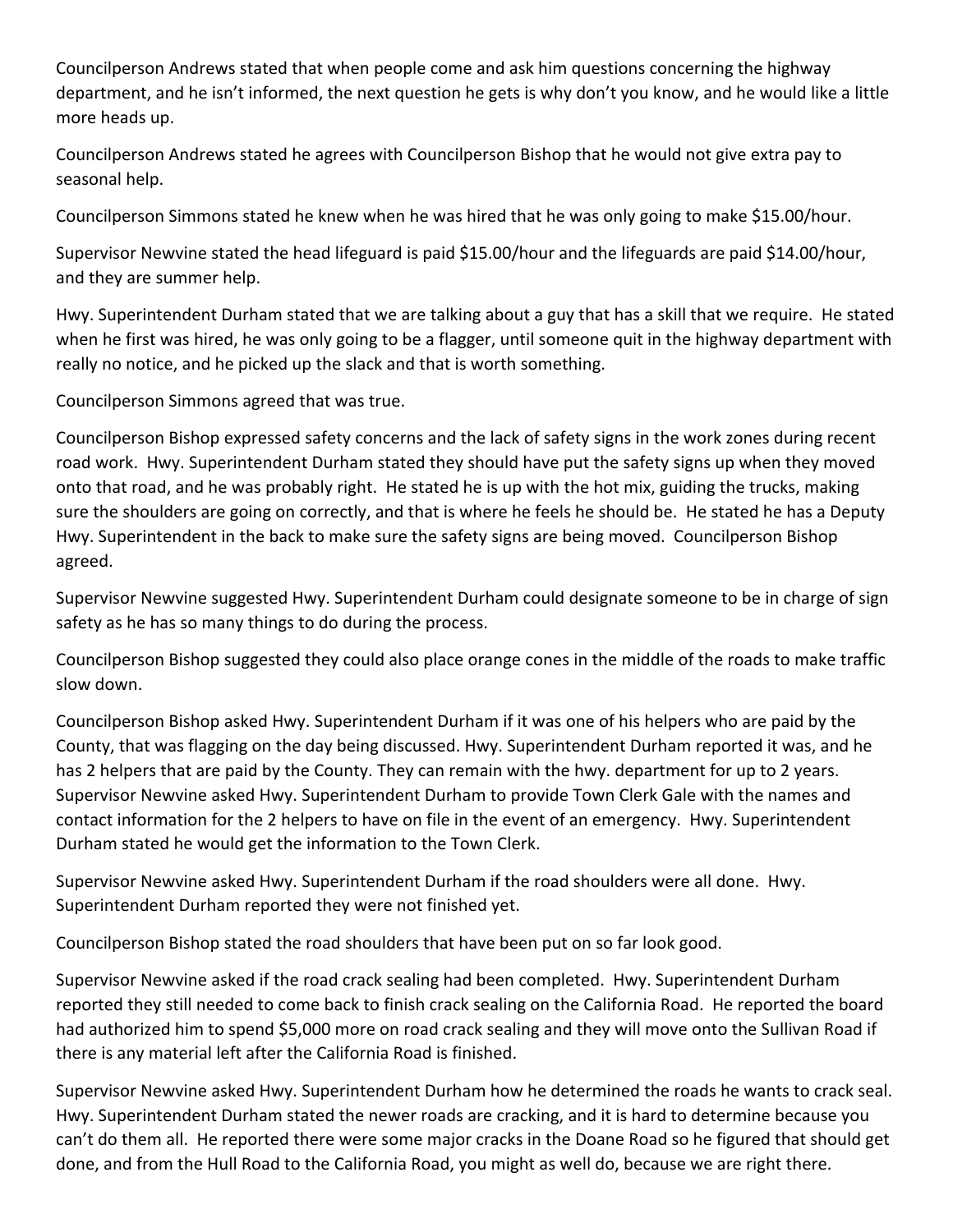Councilperson Bishop stated you can see a big difference between the Sullivan Road and the Emeryville Road, and they were done the same year. Both Hwy. Superintendent Durham and Councilperson Bishop agree that the two agree on a few things and are hit and miss on others.

Councilperson Bishop addressed the tree problem and his concerns regarding tree issues that were discussed at the July 14, 2021, Regular scheduled board meeting. Supervisor Newvine wanted to address the topic as well, stating he went on a drive with Councilperson Bishop to view the trees he had concerns about. Supervisor Newvine stated he thought he heard Hwy. Superintendent Durham say during the July 14, 2021, board meeting that he would address the tree concerns of Councilperson Bishop's in the fall.

Councilperson Bishop asked Supervisor Newvine if he thought there were tree issues in the Town. Supervisor Newvine stated yes, he did, that the trees are grown in, but he was not in favor of having the road crew go up there and cut trees. Councilperson Bishop stated the tree problems aren't the fault of Hwy. Superintendent Durham, and that they go back 3 to 4 highway superintendents ago.

Supervisor Newvine suggested Hwy. Superintendent Durham could maybe put together a tree program where the Town could hire a company that is familiar with working around power lines and licensed to come in and take care of the trees that are going to reach the roads. Hwy. Superintendent Durham stated when he sees a tree problem, they take care of it.

Councilperson Bishop asked Hwy. Superintendent Durham if he could use any CHIP money for the tree problem. Hwy. Superintendent Durham stated the CHIP money is already spent this year and it is going to be used on the River Road next year. He stated we can't get back to the point where 50% of our roads are bad like it was when he took over as Hwy. Superintendent. Hwy. Superintendent Durham stated the board was gracious enough to give him a whole bunch of money and he went to town fixing the roads, and that is exactly what they should do, to get to a point that the roads are all fixed and only need to be capped.

Supervisor Newvine stated when the Town receives the ARPA money he would like nothing more than to use it on the roads, but the roads are not listed as something the Town can use the money for. Supervisor Newvine reported he had attended a webinar which listed water & sewer & front-line workers as acceptable expenses to use the ARPA money on and unless some guidelines loosen up, he didn't see anything the Town could use the money for. Councilperson Simmons asked if the Town would just not be able to use it at all. Supervisor Newvine reported he had learned the Town would have 4 years to spend the money, and the IRS would not penalize the Town for earning interest on it. Supervisor Newvine reported that it is not set in stone, and he is hopeful the rules pertaining to using the money will change, reporting he continues to keep up to date by attending webinars on the ARPA money.

Supervisor Newvine reported he had attended a supervisor's meeting last night and had learned there is speculation that the County may be fooling with the sales tax again.

Hwy. Superintendent Durham reported there is also speculation that any new CDL drivers are going to need to take a \$6500.00 course starting next year. Councilperson Bishop stated he had heard the DOT physicals are also going to be required two times a year. Hwy. Superintendent Durham stated he had asked St. Lawrence County Superintendent of Highways Don Chambers about physicals being required and his reply was that they are not being required at this time.

Supervisor Newvine asked everyone in attendance if they had received the email concerning the Island Branch bridge closure beginning on August 9<sup>th</sup>. Everyone reported they were aware of the closure. Supervisor